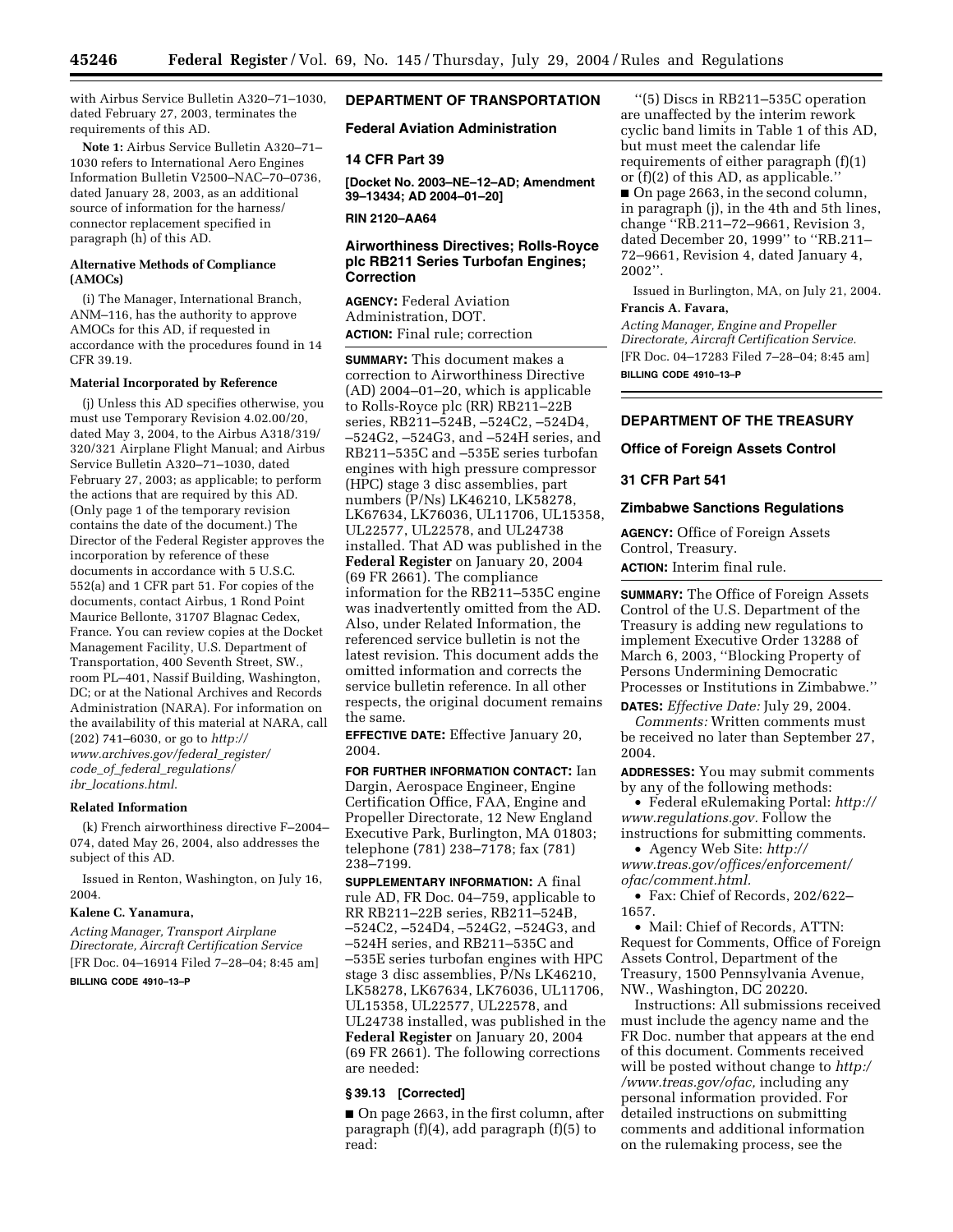''Public Participation'' heading of the **SUPPLEMENTARY INFORMATION** section of this document. To read background documents or comments received, go to *http://www.treas.gov/ofac.*

## **FOR FURTHER INFORMATION CONTACT:**

Chief of Licensing, tel.: 202/622–2480, Chief of Policy Planning and Program Management, tel.:202/622–4855, or Chief Counsel, tel.: 202/622–2410, Office of Foreign Assets Control, Department of the Treasury, Washington, DC 20220 (not toll free numbers).

## **SUPPLEMENTARY INFORMATION:**

#### **Electronic and Facsimile Availability**

This file is available for download without charge in ASCII and Adobe Acrobat readable (\*.PDF) formats at GPO Access. GPO Access supports HTTP, FTP, and Telnet at *fedbbs.access.gpo.gov.* It may also be accessed by modem dialup at 202/512– 87 followed by typing ''/GO/FAC.'' Paper copies of this document can be obtained by calling the Government Printing Office at 202/512–1530. This document and additional information concerning the programs of the Office of Foreign Assets Control are available for downloading from the Office's Internet Home Page: *http://www.treas.gov/ofac,* or via FTP at *ofacftp.treas.gov.* Facsimiles of information are available through the Office's 24-hour fax-ondemand service: call 202/622–0077 using a fax machine, fax modem, or (within the United States) a touch-tone telephone.

## **Background**

On March 6, 2003, the President, invoking the authority, *inter alia,* of the International Emergency Economic Powers Act (50 U.S.C. 1701–1706) (''IEEPA''), issued Executive Order 13288 (68 FR 11457, Mar. 10, 2003). The order declared a national emergency with respect to "the actions and policies of certain members of the Government of Zimbabwe and other persons to undermine Zimbabwe's democratic processes or institutions, contributing to the deliberate breakdown in the rule of law in Zimbabwe, to politically motivated violence and intimidation in that country, and to political and economic instability in the southern African region \* \* \*''

These regulations are promulgated in furtherance of the sanctions set forth in Executive Order 13288. Section 1 of the order blocks, with certain exceptions, all property and interests in property of the persons described in sections 1(a) and 1(b) that are in the United States, that hereafter come within the United

States, or that are or hereafter come within the possession or control of United States persons, including their overseas branches. The persons described in section 1(a) are those listed in the Annex to the order. The persons described in section 1(b) are any persons determined by the Secretary of the Treasury, in consultation with the Secretary of State, to be owned or controlled by, or acting or purporting to act directly or indirectly for or on behalf of, any of the persons listed in the Annex to the order.

Section 2(a) of the order prohibits any transaction or dealing by a United States person or within the United States in property blocked pursuant to the order, including but not limited to, the making or receiving of any contribution of funds, goods or services to or for the benefit of a person listed in or designated pursuant to the order. Section 2(b) of the order prohibits any transaction by a United States person or within the United States that evades or avoids, or has the purpose of evading or avoiding, or attempts to violate, any of the prohibitions set forth in the order. Section 2(c) also prohibits any conspiracy formed to violate such prohibitions.

Section 4 of the order authorizes the Secretary of the Treasury, in consultation with the Secretary of State, to take such actions, including the promulgation of rules and regulations, as may be necessary to carry out the purposes of the order. Acting under authority delegated by the Secretary of the Treasury, the Department of the Treasury's Office of Foreign Assets Control (''OFAC'') is promulgating these Zimbabwe Sanctions Regulations, 31 CFR part 541 (the ''Regulations'').

Subpart B of the Regulations implements the prohibitions contained in sections 1 and 2 of the order. *See* §§ 541.201, 541.204. Appendix A to 31 CFR chapter V has previously been amended to incorporate the names of persons set forth in the Annex to the order. Persons identified in the Annex to the order or designated by or under the authority of the Secretary of the Treasury pursuant to the order are referred to throughout the Regulations as ''persons whose property or interests in property are blocked pursuant to § 541.201(a).'' Their names are or will be published on OFAC's Web site, announced in the **Federal Register** and incorporated on an ongoing basis into appendix A to 31 CFR chapter V, which lists persons that are the targets of various sanctions programs administered by OFAC.

Sections 541.202 and 541.203 of subpart B, respectively, detail the effect

of transfers of blocked property in violation of the Regulations and set forth the requirement to hold blocked funds in interest-bearing blocked accounts. Section 541.205 of subpart B provides that all expenses incident to the maintenance of blocked physical property shall be the responsibility of the owners and operators of such property, and that such expenses shall not be met from blocked property. The section further provides that blocked property may, in the discretion of the Director of OFAC, be sold or liquidated and the net proceeds placed in a blocked interest-bearing account in the name of the owner of the property.

Section 541.206 of subpart B details transactions that are exempt from the prohibitions of part 541. These exemptions derive from the exemptions set out in sections  $203(b)(1)$ ,  $(3)$  and  $(4)$ of IEEPA (50 U.S.C. 1702(b)(1), (3), and (4)) and relate to personal communications, the importation and exportation of information or informational materials, and travel.

Subpart C of part 541 defines key terms used throughout the Regulations, and subpart D sets forth interpretive sections regarding the general prohibitions contained in subpart B. Transactions otherwise prohibited under part 541 but found to be consistent with U.S. policy may be authorized by one of the general licenses contained in subpart E or by a specific license issued pursuant to the procedures described in subpart D of 31 CFR part 501.

Subpart F of part 541 refers to subpart C of part 501 for applicable record keeping and reporting requirements. Subpart G describes the civil and criminal penalties applicable to violations of the Regulations, as well as the procedures governing the imposition of a civil monetary penalty.

Subpart H of part 541 refers to subpart D of part 501 for applicable provisions relating to administrative procedures. Subpart I of the Regulations sets forth a Paperwork Reduction Act notice.

#### **Public Participation**

Because the Regulations involve a foreign affairs function, the provisions of Executive Order 12866 and the Administrative Procedure Act (5 U.S.C. 553) (the ''APA'') requiring notice of proposed rulemaking, opportunity for public participation, and delay in effective date are inapplicable. However, because of the importance of the issues addressed in these regulations, this rule is being issued in interim form and comments will be considered in the development of final regulations. Accordingly, the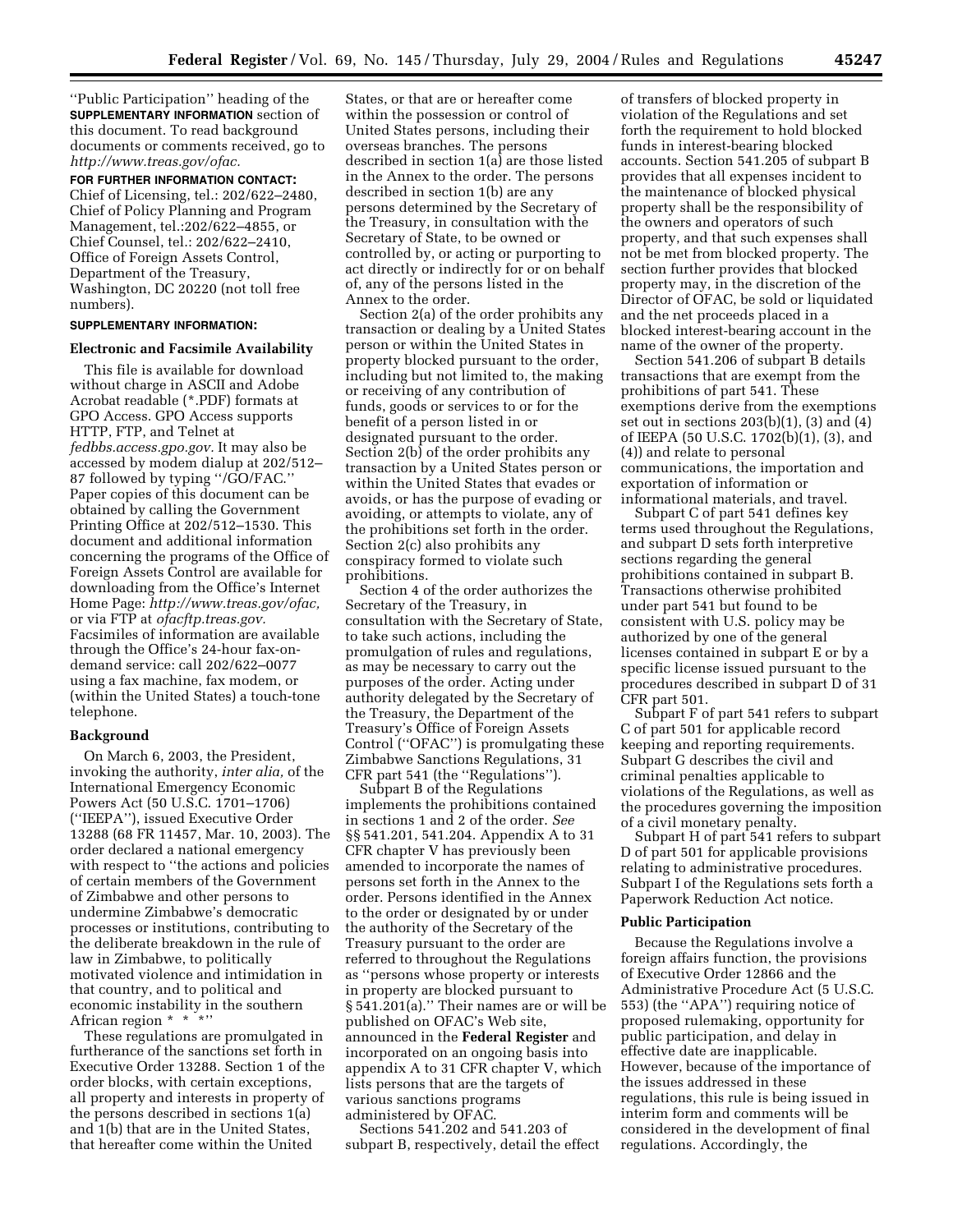Department encourages interested persons who wish to comment to do so at the earliest possible time to permit the fullest consideration of their views. Comments may address the impact of the Regulations on the submitter's activities, whether of a commercial, non-commercial or humanitarian nature, as well as changes that would improve the clarity and organization of the Regulations.

The period for submission of comments will close September 27, 2004. The Department will consider all comments postmarked before the close of the comment period. Comments received after the end of the comment period will be considered if possible, but their consideration cannot be assured. The Department will not accept public comments accompanied by a request that a part or all of the submission be treated confidentially because of its business proprietary nature or for any other reason. The Department will return such submission to the originator without considering them in the development of final regulations. In the interest of accuracy and completeness, the Department requires comments in written form.

All public comments on these Regulations will be a matter of public record. Copies of the public record concerning these Regulations will be made available no sooner than October 27, 2004, and will be obtainable from OFAC's Web site (*http://www.treas.gov/ ofac*). If that service is unavailable, written requests for copies may be sent to: Office of Foreign Assets Control, U.S. Department of the Treasury, 1500 Pennsylvania Ave., NW., Washington, DC 20220, Attn: Chief, Records Division.

Because no notice of proposed rulemaking is required for this rule, the Regulatory Flexibility Act (5 U.S.C. 601–612) does not apply.

#### **Paperwork Reduction Act**

The collections of information related to the Regulations are contained in 31 CFR part 501 (the ''Reporting and Procedures Regulations''). Pursuant to the Paperwork Reduction Act of 1995 (44 U.S.C. 3507), those collections of information have been previously approved by the Office of Management and Budget under control number 1505– 0164. An agency may not conduct or sponsor, and a person is not required to respond to, a collection of information unless the collection of information displays a valid control number.

## **List of Subjects in 31 CFR Part 541**

Administrative practice and procedure, Banks, Banking, Blocking of

assets, Penalties, Reporting and recordkeeping requirements, Securities, Services, Zimbabwe.

■ For the reasons set forth in the preamble, part 541 is added to 31 CFR chapter V to read as follows:

## **PART 541—ZIMBABWE SANCTIONS REGULATIONS**

## **Subpart A—Relation of This Part to Other Laws and Regulations**

Sec.

541.101 Relation of this part to other laws and regulations.

# **Subpart B—Prohibitions**

- 541.201 Prohibited transactions involving blocked property.
- 541.202 Effect of transfers violating the provisions of this part.
- 541.203 Holding of funds in interestbearing accounts; investment and reinvestment.
- 541.204 Evasions; attempts; conspiracies.
- 541.205 Expenses of maintaining blocked property; liquidation of blocked account.
- 541.206 Exempt transactions.

# **Subpart C—General Definitions**

- 541.301 Blocked account; blocked property.<br>541.302 Effective date.
- Effective date.
- 541.303 Entity.
- 541.304 Information or informational materials.
- 541.305 Interest.
- Licenses; general and specific.
- 541.307 Person.
- 541.308 Property; property interest.
- 541.309 Transfer. 541.310 United States.
- 541.311 U.S. financial institution.
- 541.312 United States person; U.S. person.

#### **Subpart D—Interpretations**

- 541.401 Reference to amended sections.
- 541.402 Effect of amendment.
- 541.403 Termination and acquisition of an interest in blocked property.
- 541.404 Transactions incidental to a licensed transaction authorized.
- 541.405 Provision of services.
- 541.406 Offshore transactions.
- 541.407 Payments from blocked accounts to satisfy obligations prohibited.
- 541.408 Credit extended and cards issued by U.S. financial institutions.
- 541.409 Setoffs prohibited.

#### **Subpart E—Licenses, Authorizations and Statements of Licensing Policy**

- 541.501 General and specific licensing procedures.
- 541.502 Effect of license or authorization.
- 541.503 Exclusion from licenses.
- 541.504 Payments and transfers to blocked accounts in U.S. financial institutions.
- 541.505 Entries in certain accounts for normal service charges authorized.
- 541.506 Investment and reinvestment of certain funds.
- 541.507 Provision of certain legal services authorized.
- 541.508 Authorization of emergency medical services.

#### **Subpart F—Reports**

541.601 Records and reports.

#### **Subpart G—Penalties**

- 541.701 Penalties.
- 541.702 Prepenalty notice.
- 541.703 Response to prepenalty notice; informal settlement.
- 541.704 Penalty imposition or withdrawal.
- 541.705 Administrative collection; referral to United States Department of Justice.

#### **Subpart H—Procedures**

- 541.801 Procedures.
- 541.802 Delegation by the Secretary of the Treasury.

#### **Subpart I—Paperwork Reduction Act**

541.901 Paperwork Reduction Act notice.

**Authority:** 3 U.S.C. 301; 31 U.S.C. 321(b); 50 U.S.C. 1601–1651, 1701–1706; E.O. 13288, 68 FR 11457, 3 CFR, 2003 Comp., p. 186.

## **Subpart A—Relation of This Part to Other Laws and Regulations**

#### **§ 541.101 Relation of this part to other laws and regulations.**

This part is separate from, and independent of, the other parts of this chapter, with the exception of part 501 of this chapter, the record keeping and reporting requirements and license application and other procedures of which apply to this part. Actions taken pursuant to part 501 of this chapter with respect to the prohibitions contained in this part are considered actions taken pursuant to this part. Differing foreign policy and national security circumstances may result in differing interpretations of similar language among the parts of this chapter. No license or authorization contained in or issued pursuant to those other parts authorizes any transaction prohibited by this part. No license or authorization contained in or issued pursuant to any other provision of law or regulation authorizes any transaction prohibited by this part. No license or authorization contained in or issued pursuant to this part relieves the involved parties from complying with any other applicable laws or regulations.

## **Subpart B—Prohibitions**

#### **§ 541.201 Prohibited transactions involving blocked property.**

(a) Except as authorized by regulations, orders, directives, rulings, instructions, licenses or otherwise, and notwithstanding any contracts entered into or any license or permit granted prior to the effective date, property or interests in property of the following persons that are in the United States, that hereafter come within the United States, or that are or hereafter come within the possession or control of U.S.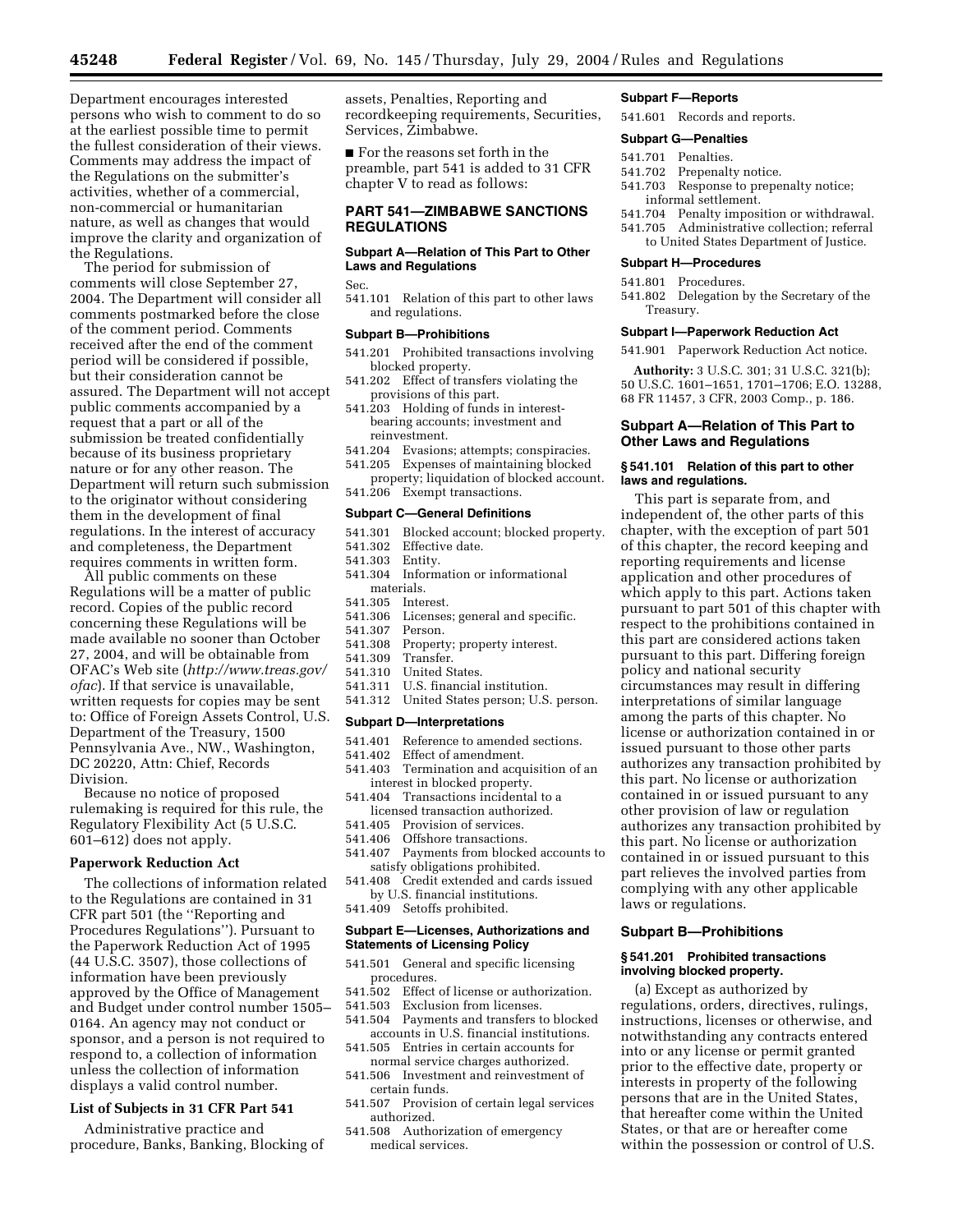persons, including their overseas branches, are blocked and may not be transferred, paid, exported, withdrawn or otherwise dealt in:

(1) Any person listed in the Annex to Executive Order 13288 of March 6, 2003 (68 FR 11457, March 10, 2003); and

(2) Any person determined by the Secretary of the Treasury, in consultation with the Secretary of State, to be owned or controlled by, or acting or purporting to act directly or indirectly for or on behalf of, any person listed in the Annex to Executive Order 13288.

**Note to paragraph (a) of § 541.201:** The names of persons whose property or interests in property are blocked pursuant to paragraph (a) of this section will be published on OFAC's Web site, announced in the Federal Register and incorporated on an ongoing basis with the identifier [ZIMBABWE] into appendix A to 31 CFR chapter V. Section 501.807 of this chapter V sets forth the procedures to be followed by persons seeking administrative reconsideration of their designation pursuant to paragraph (a)(2) of this section or who wish to assert that the circumstances resulting in designation no longer apply. Similarly, when a transaction results in the blocking of funds at a financial institution pursuant to this section and a party to the transaction believes the funds to have been blocked due to mistaken identity, that party may seek to have such funds unblocked pursuant to the administrative procedures set forth in § 501.806 of this chapter.

(b) Unless otherwise authorized by this part or by a specific license expressly referring to this section, any dealing in any security (or evidence thereof) held within the possession or control of a U.S. person and either registered or inscribed in the name of or known to be held for the benefit of any person whose property or interests in property are blocked pursuant to paragraph (a) of this section is prohibited. This prohibition includes but is not limited to the transfer (including the transfer on the books of any issuer or agent thereof), disposition, transportation, importation, exportation, or withdrawal of any such security or the endorsement or guaranty of signatures on any such security. This prohibition applies irrespective of the fact that at any time (whether prior to, on, or subsequent to the effective date) the registered or inscribed owner of any such security may have or might appear to have assigned, transferred, or otherwise disposed of the security.

## **§ 541.202 Effect of transfers violating the provisions of this part.**

(a) Any transfer after the effective date that is in violation of any provision of this part or of any regulation, order,

directive, ruling, instruction, or license issued pursuant to this part, and that involves any property or interest in property blocked pursuant to § 541.201(a), is null and void and shall not be the basis for the assertion or recognition of any interest in or right, remedy, power, or privilege with respect to such property or property interests.

(b) No transfer before the effective date shall be the basis for the assertion or recognition of any right, remedy, power, or privilege with respect to, or any interest in, any property or interest in property blocked pursuant to § 541.201(a), unless the person with whom such property is held or maintained, prior to that date, had written notice of the transfer or by any written evidence had recognized such transfer.

(c) Unless otherwise provided, an appropriate license or other authorization issued by or pursuant to the direction or authorization of the Director of the Office of Foreign Assets Control before, during, or after a transfer shall validate such transfer or make it enforceable to the same extent that it would be valid or enforceable but for the provisions of the International Emergency Economic Powers Act (50 U.S.C. 1701 et seq.), this part, and any regulation, order, directive, ruling, instruction, or license issued pursuant to this part.

(d) Transfers of property that otherwise would be null and void or unenforceable by virtue of the provisions of this section shall not be deemed to be null and void or unenforceable as to any person with whom such property was held or maintained (and as to such person only) in cases in which such person is able to establish to the satisfaction of the Director of the Office of Foreign Assets Control each of the following:

(1) Such transfer did not represent a willful violation of the provisions of this part by the person with whom such property was held or maintained;

(2) The person with whom such property was held or maintained did not have reasonable cause to know or suspect, in view of all the facts and circumstances known or available to such person, that such transfer required a license or authorization issued pursuant to this part and was not so licensed or authorized, or, if a license or authorization did purport to cover the transfer, that such license or authorization had been obtained by misrepresentation of a third party or withholding of material facts or was otherwise fraudulently obtained; and

(3) The person with whom such property was held or maintained filed

with the Office of Foreign Assets Control a report setting forth in full the circumstances relating to such transfer promptly upon discovery that:

(i) Such transfer was in violation of the provisions of this part or any regulation, ruling, instruction, license, or other direction or authorization issued pursuant to this part;

(ii) Such transfer was not licensed or authorized by the Director of the Office of Foreign Assets Control; or

(iii) If a license did purport to cover the transfer, such license had been obtained by misrepresentation of a third party or withholding of material facts or was otherwise fraudulently obtained.

**Note to paragraph (d) of § 541.202:** The filing of a report in accordance with the provisions of paragraph (d)(3) of this section shall not be deemed evidence that the terms of paragraphs  $(d)(1)$  and  $(d)(2)$  of this section have been satisfied.

(e) Except to the extent otherwise provided by law or unless licensed pursuant to this part, any attachment, judgment, decree, lien, execution, garnishment, or other judicial process is null and void with respect to any property in which on or since the effective date there existed an interest of a person whose property or interests in property are blocked pursuant to § 541.201(a).

#### **§ 541.203 Holding of funds in interestbearing accounts; investment and reinvestment.**

(a) Except as provided in paragraph (c) or (d) of this section, or as otherwise directed by the Office of Foreign Assets Control, any U.S. person holding funds, such as currency, bank deposits, or liquidated financial obligations, subject to § 541.201(a) shall hold or place such funds in a blocked interest-bearing account located in the United States.

(b)(1) For purposes of this section, the term *blocked interest-bearing account* means a blocked account:

(i) In a federally-insured U.S. bank, thrift institution, or credit union, provided the funds are earning interest at rates that are commercially reasonable; or

(ii) With a broker or dealer registered with the Securities and Exchange Commission under the Securities Exchange Act of 1934 (15 U.S.C. 78a *et seq.*), provided the funds are invested in a money market fund or in U.S. Treasury bills.

(2) For purposes of this section, a rate is commercially reasonable if it is the rate currently offered to other depositors on deposits or instruments of comparable size and maturity.

(3) Funds held or placed in a blocked account pursuant to this paragraph (b)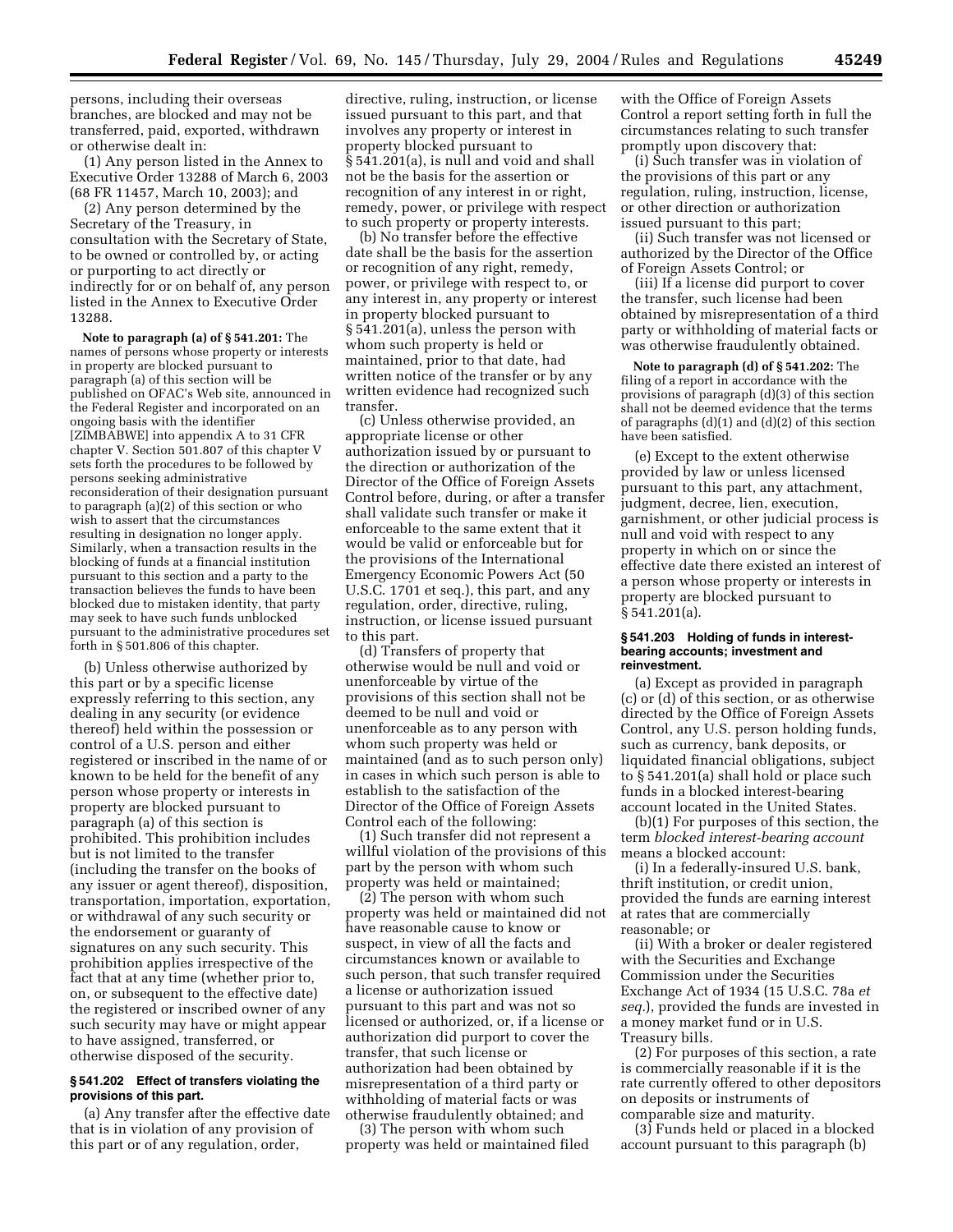may not be invested in instruments the maturity of which exceeds 180 days. If interest is credited to a separate blocked account or subaccount, the name of the account party on each account must be the same.

(c) Blocked funds held in instruments the maturity of which exceeds 180 days at the time the funds become subject to § 541.201(a) may continue to be held until maturity in the original instrument, provided any interest, earnings, or other proceeds derived therefrom are paid into a blocked interest-bearing account in accordance with paragraph (b) or (d) of this section.

(d) Blocked funds held in accounts or instruments outside the United States at the time the funds become subject to § 541.201(a) may continue to be held in the same type of accounts or instruments, provided the funds earn interest at rates that are commercially reasonable.

(e) This section does not create an affirmative obligation for the holder of blocked tangible property, such as chattels or real estate, or of other blocked property, such as debt or equity securities, to sell or liquidate such property at the time the property becomes subject to § 541.201(a). However, the Office of Foreign Assets Control may issue licenses permitting or directing such sales in appropriate cases.

(f) Funds subject to this section may not be held, invested, or reinvested in a manner that provides immediate financial or economic benefit or access to any person whose property or interests in property are blocked pursuant to § 541.201(a), nor may their holder cooperate in or facilitate the pledging or other attempted use of blocked funds or other assets as collateral.

## **§ 541.204 Evasions; attempts; conspiracies.**

(a) Except as otherwise authorized, and notwithstanding any contract entered into or any license or permit granted prior to the effective date, any transaction by any U.S. person or within the United States on or after the effective date that evades or avoids, has the purpose of evading or avoiding, or attempts to violate any of the prohibitions set forth in this part is prohibited.

(b) Except as otherwise authorized, and notwithstanding any contract entered into or any license or permit granted prior to the effective date, any conspiracy formed to violate the prohibitions set forth in this part is prohibited.

#### **§ 541.205 Expenses of maintaining blocked property; liquidation of blocked account.**

(a) Except as otherwise authorized, and notwithstanding the existence of any rights or obligations conferred or imposed by any international agreement or contract entered into or any license or permit granted before 12:01 eastern standard time, March 7, 2003, all expenses incident to the maintenance of physical property blocked pursuant to § 541.201(a) shall be the responsibility of the owners or operators of such property, which expenses shall not be met from blocked funds.

(b) Property blocked pursuant to § 541.201(a) may, in the discretion of the Director, Office of Foreign Assets Control, be sold or liquidated and the net proceeds placed in a blocked interest-bearing account in the name of the owner of the property.

## **§ 541.206 Exempt transactions.**

(a) *Personal communications.* The prohibitions contained in this part do not apply to any postal, telegraphic, telephonic, or other personal communication that does not involve the transfer of anything of value.

(b) *Information or informational materials.* (1) The importation from any country and the exportation to any country of information or informational materials, as defined in § 541.304, whether commercial or otherwise, regardless of format or medium of transmission, are exempt from the prohibitions of this part.

(2) This section does not exempt from regulation or authorize transactions related to information or informational materials not fully created and in existence at the date of the transactions, or to the substantive or artistic alteration or enhancement of informational materials, or to the provision of marketing and business consulting services. Such prohibited transactions include, but are not limited to, payment of advances for information or informational materials not yet created and completed (with the exception of prepaid subscriptions for widelycirculated magazines and other periodical publications); provision of services to market, produce or coproduce, create, or assist in the creation of information or informational materials; and, with respect to information or informational materials imported from persons whose property or interests in property are blocked pursuant to § 541.201(a), payment of royalties with respect to income received for enhancements or alterations made by U.S. persons to such information or informational materials.

(3) This section does not exempt from regulation or authorize transactions incident to the exportation of software subject to the Export Administration Regulations, 15 CFR parts 730–774, or to the exportation of goods, technology or software, or to the provision, sale, or leasing of capacity on telecommunications transmission facilities (such as satellite or terrestrial network connectivity) for use in the transmission of any data. The exportation of such items or services and the provision, sale, or leasing of such capacity or facilities to a person whose property or interests in property are blocked pursuant to § 541.201(a) are prohibited.

(c) *Travel.* The prohibitions contained in this part do not apply to transactions ordinarily incident to travel to or from any country, including exportation or importation of accompanied baggage for personal use, maintenance within any country, including payment of living expenses and acquisition of goods or services for personal use, and arrangement or facilitation of such travel, including nonscheduled air, sea, or land voyages.

### **Subpart C—General Definitions**

## **§ 541.301 Blocked account; blocked property.**

The terms *blocked account* and *blocked property* shall mean any account or property subject to the prohibitions in § 541.201 held in the name of a person whose property or interests in property are blocked pursuant to § 541.201(a), or in which such person has an interest, and with respect to which payments, transfers, exportations, withdrawals, or other dealings may not be made or effected except pursuant to an authorization or license from the Office of Foreign Assets Control expressly authorizing such action.

### **§ 541.302 Effective date.**

The term *effective date* refers to the effective date of the applicable prohibitions and directives contained in this part as follows:

(a) With respect to a person whose property or interests in property are blocked pursuant to  $\S 541.201(a)(1)$ , 12:01 eastern standard time, March 7, 2003;

(b) With respect to a person whose property or interests in property are blocked pursuant to § 541.201(a)(2), the earlier of the date on which either actual notice or constructive notice is received of such person's designation by the Secretary of the Treasury.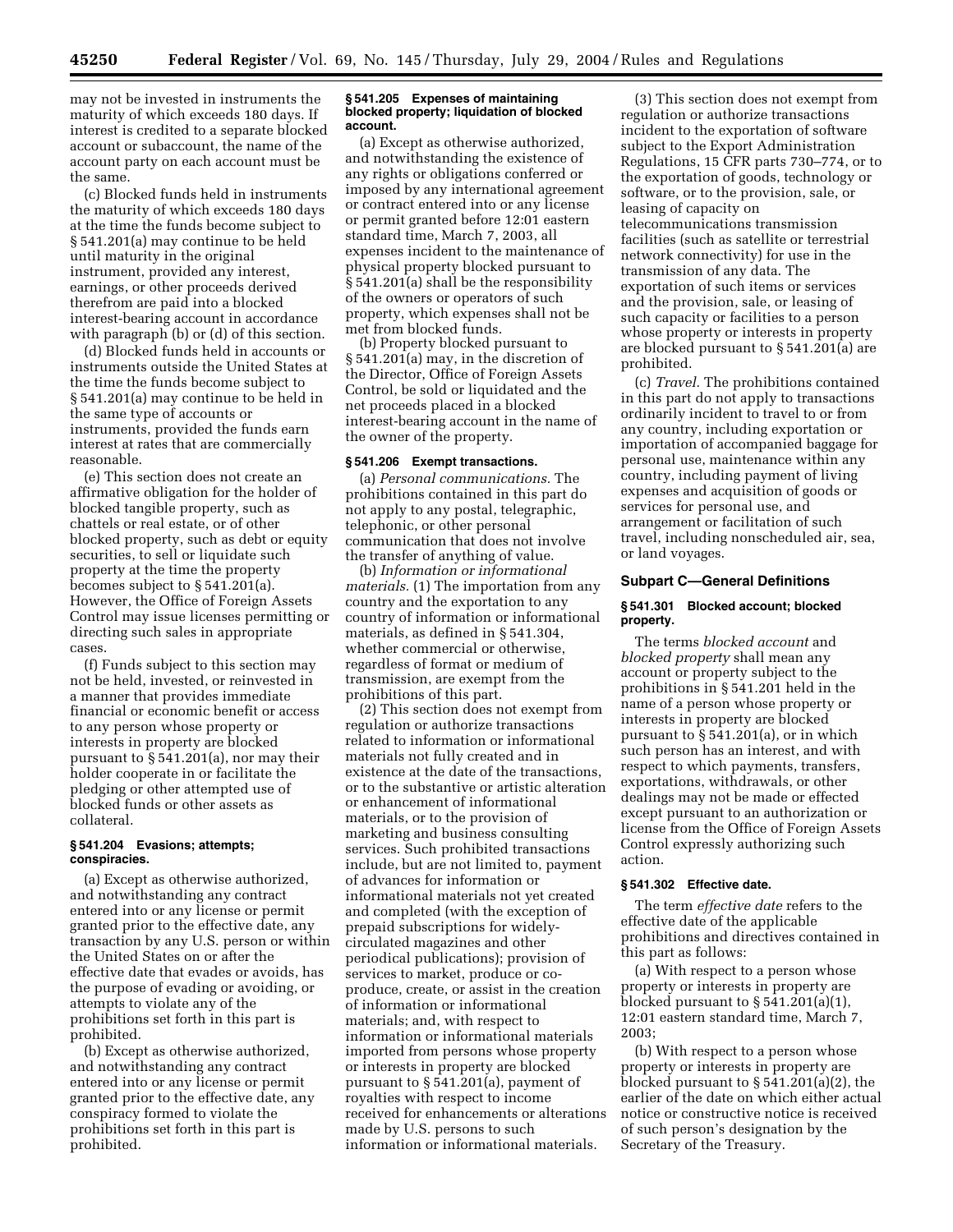#### **§ 541.303 Entity.**

The term *entity* means a partnership, association, trust, joint venture, corporation, group, subgroup, or other organization.

## **§ 541.304 Information or informational materials.**

(a) For purposes of this part, the term *information or informational materials* includes, but is not limited to, publications, films, posters, phonograph records, photographs, microfilms, microfiche, tapes, compact disks, CD ROMs, artworks, and news wire feeds.

**Note to paragraph (a) of § 541.304:** To be considered information or informational materials, artworks must be classified under chapter heading 9701, 9702, or 9703 of the Harmonized Tariff Schedule of the United States.

(b) The term *information or informational materials,* with respect to United States exports, does not include items:

(1) That were, as of April 30, 1994, or that thereafter become, controlled for export pursuant to section 5 of the Export Administration Act of 1979, 50 U.S.C. App. 2401–2420 (1979) (the ''EAA''), or section 6 of the EAA to the extent that such controls promote the nonproliferation or antiterrorism policies of the United States; or

(2) With respect to which acts are prohibited by 18 U.S.C. chapter 37.

## **§ 541.305 Interest.**

Except as otherwise provided in this part, the term *interest* when used with respect to property (*e.g.*, ''an interest in property'') means an interest of any nature whatsoever, direct or indirect.

# **§ 541.306 Licenses; general and specific.**

(a) Except as otherwise specified, the term *license* means any license or authorization contained in or issued pursuant to this part.

(b) The term *general license* means any license or authorization the terms of which are set forth in subpart E of this part.

(c) The term *specific license* means any license or authorization not set forth in subpart E of this part but issued pursuant to this part.

**Note to § 541.306:** See § 501.801 of this chapter on licensing procedures.

## **§ 541.307 Person.**

The term *person* means an individual or entity.

# **§ 541.308 Property; property interest.**

The terms *property* and *property interest* include, but are not limited to, money, checks, drafts, bullion, bank deposits, savings accounts, debts,

indebtedness, obligations, notes, guarantees, debentures, stocks, bonds, coupons, any other financial instruments, bankers acceptances, mortgages, pledges, liens or other rights in the nature of security, warehouse receipts, bills of lading, trust receipts, bills of sale, any other evidences of title, ownership or indebtedness, letters of credit and any documents relating to any rights or obligations thereunder, powers of attorney, goods, wares, merchandise, chattels, stocks on hand, ships, goods on ships, real estate mortgages, deeds of trust, vendors' sales agreements, land contracts, leaseholds, ground rents, real estate and any other interest therein, options, negotiable instruments, trade acceptances, royalties, book accounts, accounts payable, judgments, patents, trademarks or copyrights, insurance policies, safe deposit boxes and their contents, annuities, pooling agreements, services of any nature whatsoever, contracts of any nature whatsoever, and any other property, real, personal, or mixed, tangible or intangible, or interest or interests therein, present, future or contingent.

### **§ 541.309 Transfer.**

The term *transfer* means any actual or purported act or transaction, whether or not evidenced by writing, and whether or not done or performed within the United States, the purpose, intent, or effect of which is to create, surrender, release, convey, transfer, or alter, directly or indirectly, any right, remedy, power, privilege, or interest with respect to any property and, without limitation upon the foregoing, shall include the making, execution, or delivery of any assignment, power, conveyance, check, declaration, deed, deed of trust, power of attorney, power of appointment, bill of sale, mortgage, receipt, agreement, contract, certificate, gift, sale, affidavit, or statement; the making of any payment; the setting off of any obligation or credit; the appointment of any agent, trustee, or fiduciary; the creation or transfer of any lien; the issuance, docketing, filing, or levy of or under any judgment, decree, attachment, injunction, execution, or other judicial or administrative process or order, or the service of any garnishment; the acquisition of any interest of any nature whatsoever by reason of a judgment or decree of any foreign country; the fulfillment of any condition; the exercise of any power of appointment, power of attorney, or other power; or the acquisition, disposition, transportation, importation, exportation, or withdrawal of any security.

## **§ 541.310 United States.**

The term *United States* means the United States, its territories and possessions, and all areas under the jurisdiction or authority thereof.

## **§ 541.311 U.S. financial institution.**

The term *U.S. financial institution* means any U.S. entity (including its foreign branches) that is engaged in the business of accepting deposits, making, granting, transferring, holding, or brokering loans or credits, or purchasing or selling foreign exchange, securities, commodity futures or options, or procuring purchasers and sellers thereof, as principal or agent; including but not limited to, depository institutions, banks, savings banks, trust companies, securities brokers and dealers, commodity futures and options brokers and dealers, forward contract and foreign exchange merchants, securities and commodities exchanges, clearing corporations, investment companies, employee benefit plans, and U.S. holding companies, U.S. affiliates, or U.S. subsidiaries of any of the foregoing. This term includes those branches, offices and agencies of foreign financial institutions that are located in the United States, but not such institutions' foreign branches, offices, or agencies.

## **§ 541.312 United States person; U.S. person.**

The term *United States person* or *U.S. person* means any United States citizen, permanent resident alien, entity organized under the laws of the United States or any jurisdiction within the United States (including foreign branches), or any person in the United States.

## **Subpart D—Interpretations**

## **§ 541.401 Reference to amended sections.**

Except as otherwise specified, reference to any provision in or appendix to this part or chapter or to any regulation, ruling, order, instruction, direction, or license issued pursuant to this part refers to the same as currently amended.

## **§ 541.402 Effect of amendment.**

Unless otherwise specifically provided, any amendment, modification, or revocation of any provision in or appendix to this part or chapter or of any order, regulation, ruling, instruction, or license issued by or under the direction of the Director of the Office of Foreign Assets Control does not affect any act done or omitted, or any civil or criminal suit or proceeding commenced or pending prior to such amendment, modification,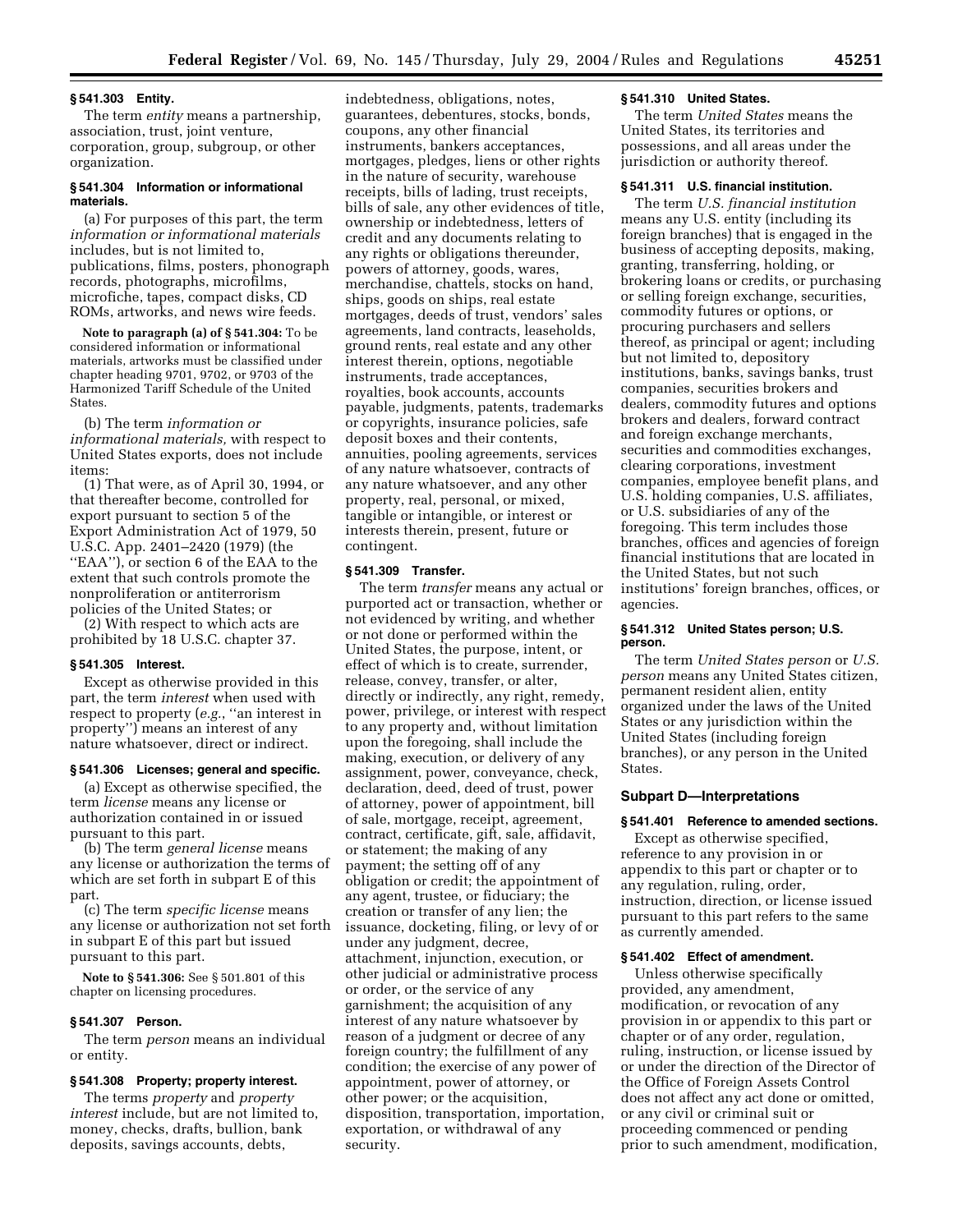or revocation. All penalties, forfeitures, and liabilities under any such order, regulation, ruling, instruction, or license continue and may be enforced as if such amendment, modification, or revocation had not been made.

## **§ 541.403 Termination and acquisition of an interest in blocked property.**

(a) Whenever a transaction licensed or authorized by or pursuant to this part results in the transfer of property (including any property interest) away from a person, such property shall no longer be deemed to be property blocked pursuant to § 541.201(a), unless there exists in the property another interest that is blocked pursuant to § 541.201(a) or any other part of this chapter, the transfer of which has not been effected pursuant to license or other authorization.

(b) Unless otherwise specifically provided in a license or authorization issued pursuant to this part, if property (including any property interest) is transferred or attempted to be transferred to a person whose property or interests in property are blocked pursuant to § 541.201(a), such property shall be deemed to be property in which that person has an interest and therefore blocked.

## **§ 541.404 Transactions incidental to a licensed transaction authorized.**

Any transaction ordinarily incident to a licensed transaction and necessary to give effect thereto is also authorized, except:

(a) An incidental transaction, not explicitly authorized within the terms of the license, by or with a person whose property or interests in property are blocked pursuant to § 541.201(a); or

(b) An incidental transaction, not explicitly authorized within the terms of the license, involving a debit to a blocked account or a transfer of blocked property.

#### **§ 541.405 Provision of services.**

(a) Except as provided in § 541.206, the prohibitions on transactions involving blocked property contained in § 541.201 apply to services performed in the United States or by U.S. persons, wherever located, including by an overseas branch of an entity located in the United States:

(1) On behalf of or for the benefit of a person whose property or interests in property are blocked pursuant to § 541.201(a); or

(2) With respect to property interests subject to § 541.201.

(b) *Example:* U.S. persons may not, except as authorized by or pursuant to this part, provide legal, accounting,

financial, brokering, freight forwarding, transportation, public relations, or other services to a person whose property or interests in property are blocked pursuant to § 541.201(a).

**Note to § 541.405:** See §§ 541.507 and 541.508 on licensing policy with regard to the provision of, respectively, certain legal or medical services.

### **§ 541.406 Offshore transactions.**

The prohibitions in § 541.201 on transactions involving blocked property apply to transactions by any U.S. person in a location outside the United States with respect to property that the U.S. person knows, or has reason to know, is held in the name of a person whose property or interests in property are blocked pursuant to § 541.201(a) or in which the U.S. person knows, or has reason to know, a person whose property or interests in property are blocked pursuant to § 541.201(a) has or has had an interest since the effective date.

### **§ 541.407 Payments from blocked accounts to satisfy obligations prohibited.**

Pursuant to § 541.201, no debits may be made to a blocked account to pay obligations to U.S. persons or other persons, except as authorized pursuant to this part.

## **§ 541.408 Credit extended and cards issued by U.S. financial institutions.**

The prohibition in § 541.201 on dealing in property subject to that section prohibits U.S. financial institutions from performing under any existing credit agreements, including, but not limited to, charge cards, debit cards, or other credit facilities issued by a U.S. financial institution to a person whose property or interests in property are blocked pursuant to § 541.201(a).

## **§ 541.409 Setoffs prohibited.**

A setoff against blocked property (including a blocked account), whether by a U.S. bank or other U.S. person, is a prohibited transfer under § 541.201 if effected after the effective date.

## **Subpart E—Licenses, Authorizations and Statements of Licensing Policy**

#### **§ 541.501 General and specific licensing procedures.**

For provisions relating to licensing procedures, see part 501, subpart D, of this chapter. Licensing actions taken pursuant to part 501 of this chapter with respect to the prohibitions contained in this part are considered actions taken pursuant to this part.

### **§ 541.502 Effect of license or authorization.**

(a) No license or other authorization contained in this part, or otherwise issued by or under the direction of the Director of the Office of Foreign Assets Control, authorizes or validates any transaction effected prior to the issuance of the license, unless specifically provided in such license or authorization.

(b) No regulation, ruling, instruction, or license authorizes any transaction prohibited under this part unless the regulation, ruling, instruction or license is issued by the Office of Foreign Assets Control and specifically refers to this part. No regulation, ruling, instruction, or license referring to this part shall be deemed to authorize any transaction prohibited by any provision of this chapter unless the regulation, ruling, instruction, or license specifically refers to such provision.

(c) Any regulation, ruling, instruction, or license authorizing any transaction otherwise prohibited under this part has the effect of removing a prohibition contained in this part from the transaction, but only to the extent specifically stated by its terms. Unless the regulation, ruling, instruction, or license otherwise specifies, such an authorization does not create any right, duty, obligation, claim, or interest in, or with respect to, any property which would not otherwise exist under ordinary principles of law.

## **§ 541.503 Exclusion from licenses.**

The Director of the Office of Foreign Assets Control reserves the right to exclude any person, property, or transaction from the operation of any license or from the privileges conferred by any license. The Director of the Office of Foreign Assets Control also reserves the right to restrict the applicability of any license to particular persons, property, transactions, or classes thereof. Such actions are binding upon all persons receiving actual or constructive notice of the exclusions or restrictions.

### **§ 541.504 Payments and transfers to blocked accounts in U.S. financial institutions.**

Any payment of funds or transfer of credit in which a person whose property or interests in property are blocked pursuant to § 541.201(a) has any interest, that comes within the possession or control of a U.S. financial institution, must be blocked in an account on the books of that financial institution. A transfer of funds or credit by a U.S. financial institution between blocked accounts in its branches or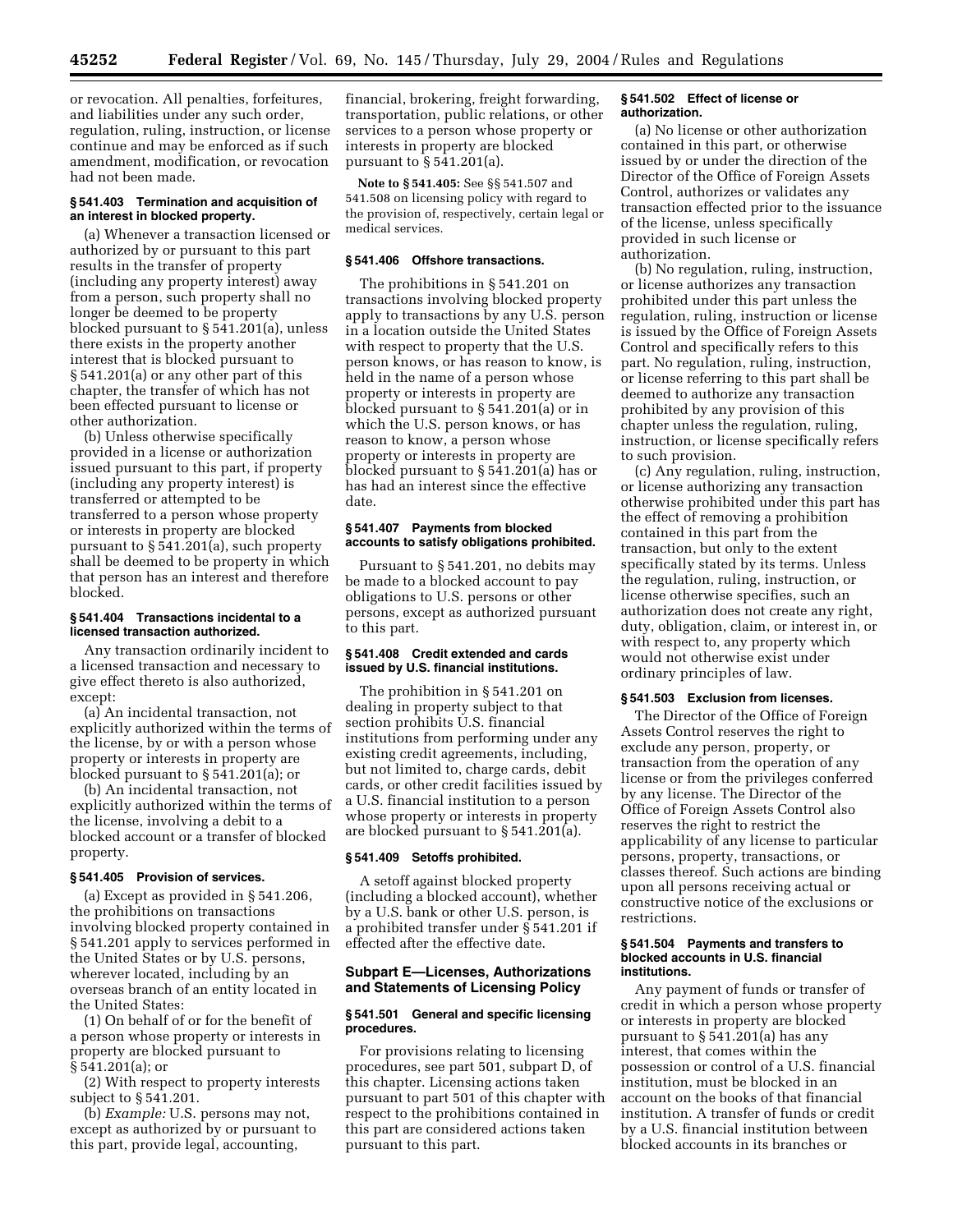offices is authorized, provided that no transfer is made from an account within the United States to an account held outside the United States, and further provided that a transfer from a blocked account may only be made to another blocked account held in the same name.

**Note to § 541.504:** Refer to § 501.603 of this chapter for mandatory reporting requirements regarding financial transfers. *See* also § 541.203 concerning the obligation to hold blocked funds in interest-bearing accounts.

### **§ 541.505 Entries in certain accounts for normal service charges authorized.**

(a) A U.S. financial institution is authorized to debit any blocked account held at that financial institution in payment or reimbursement for normal service charges owed it by the owner of that blocked account.

(b) As used in this section, the term *normal service charge* shall include charges in payment or reimbursement for interest due; cable, telegraph, internet, or telephone charges; postage costs; custody fees; small adjustment charges to correct bookkeeping errors; and, but not by way of limitation, minimum balance charges, notary and protest fees, and charges for reference books, photocopies, credit reports, transcripts of statements, registered mail, insurance, stationery and supplies, and other similar items.

#### **§ 541.506 Investment and reinvestment of certain funds.**

Subject to the requirements of § 541.203, U.S. financial institutions are authorized to invest and reinvest assets blocked pursuant to § 541.201, subject to the following conditions:

(a) The assets representing such investments and reinvestments are credited to a blocked account or subaccount which is held in the same name at the same U.S. financial institution, or within the possession or control of a U.S. person, but funds shall not be transferred outside the United States for this purpose;

(b) The proceeds of such investments and reinvestments shall not be credited to a blocked account or subaccount under any name or designation that differs from the name or designation of the specific blocked account or subaccount in which such funds or securities were held; and

(c) No immediate financial or economic benefit accrues (*e.g.*, through pledging or other use) to persons whose property or interests in property are blocked pursuant to § 541.201(a).

## **§ 541.507 Provision of certain legal services authorized.**

(a) The provision of the following legal services to or on behalf of persons whose property or interests in property are blocked pursuant to § 541.201(a) is authorized, provided that all receipts of payment of professional fees and reimbursement of incurred expenses must be specifically licensed:

(1) Provision of legal advice and counseling on the requirements of and compliance with the laws of any jurisdiction within the United States, provided that such advice and counseling are not provided to facilitate transactions in violation of this part;

(2) Representation of persons when named as defendants in or otherwise made parties to domestic U.S. legal, arbitration, or administrative proceedings;

(3) Initiation and conduct of domestic U.S. legal, arbitration, or administrative proceedings in defense of property interests subject to U.S. jurisdiction;

(4) Representation of persons before any federal or state agency with respect to the imposition, administration, or enforcement of U.S. sanctions against such persons; and

(5) Provision of legal services in any other context in which prevailing U.S. law requires access to legal counsel at public expense.

(b) The provision of any other legal services to persons whose property or interests in property are blocked pursuant to § 541.201(a), not otherwise authorized in this part, requires the issuance of a specific license.

(c) Entry into a settlement agreement affecting property or interests in property or the enforcement of any lien, judgment, arbitral award, decree, or other order through execution, garnishment, or other judicial process purporting to transfer or otherwise alter or affect property or interests in property blocked pursuant to § 541.201(a) is prohibited except to the extent otherwise provided by law or unless specifically licensed in accordance with § 541.202(e).

### **§ 541.508 Authorization of emergency medical services.**

The provision of nonscheduled emergency medical services in the United States to persons whose property or interests in property are blocked pursuant to § 541.201(a) is authorized, provided that all receipt of payment for such services must be specifically licensed.

#### **Subpart F—Reports**

## **§ 541.601 Records and reports.**

For provisions relating to required records and reports, see part 501, subpart C, of this chapter. Recordkeeping and reporting requirements imposed by part 501 of this chapter with respect to the prohibitions contained in this part are considered requirements arising pursuant to this part.

#### **Subpart G—Penalties**

#### **§ 541.701 Penalties.**

(a) Attention is directed to section 206 of the International Emergency Economic Powers Act (the ''Act'') (50 U.S.C. 1705), which is applicable to violations of the provisions of any license, ruling, regulation, order, direction, or instruction issued by or pursuant to the direction or authorization of the Secretary of the Treasury pursuant to this part or otherwise under the Act. Section 206 of the Act, as adjusted by the Federal Civil Penalties Inflation Adjustment Act of 1990 (Public Law 101–410, as amended, 28 U.S.C. 2461 note), provides that:

(1) A civil penalty not to exceed \$11,000 per violation may be imposed on any person who violates or attempts to violate any license, order, or regulation issued under the Act;

(2) Whoever willfully violates or willfully attempts to violate any license, order, or regulation issued under the Act, upon conviction, shall be fined not more than \$50,000, and if a natural person, may also be imprisoned for not more than 10 years; and any officer, director, or agent of any corporation who knowingly participates in such violation may be punished by a like fine, imprisonment, or both.

(b) The criminal penalties provided in the Act are subject to increase pursuant to 18 U.S.C. 3571.

(c) Attention is also directed to 18 U.S.C. 1001, which provides that whoever, in any matter within the jurisdiction of the executive, legislative, or judicial branch of the Government of the United States, knowingly and willfully falsifies, conceals, or covers up by any trick, scheme, or device, a material fact, or makes any materially false, fictitious, or fraudulent statement or representation, or makes or uses any false writing or document knowing the same to contain any materially false, fictitious, or fraudulent statement or entry shall be fined under title 18, United States Code, or imprisoned not more than five years, or both.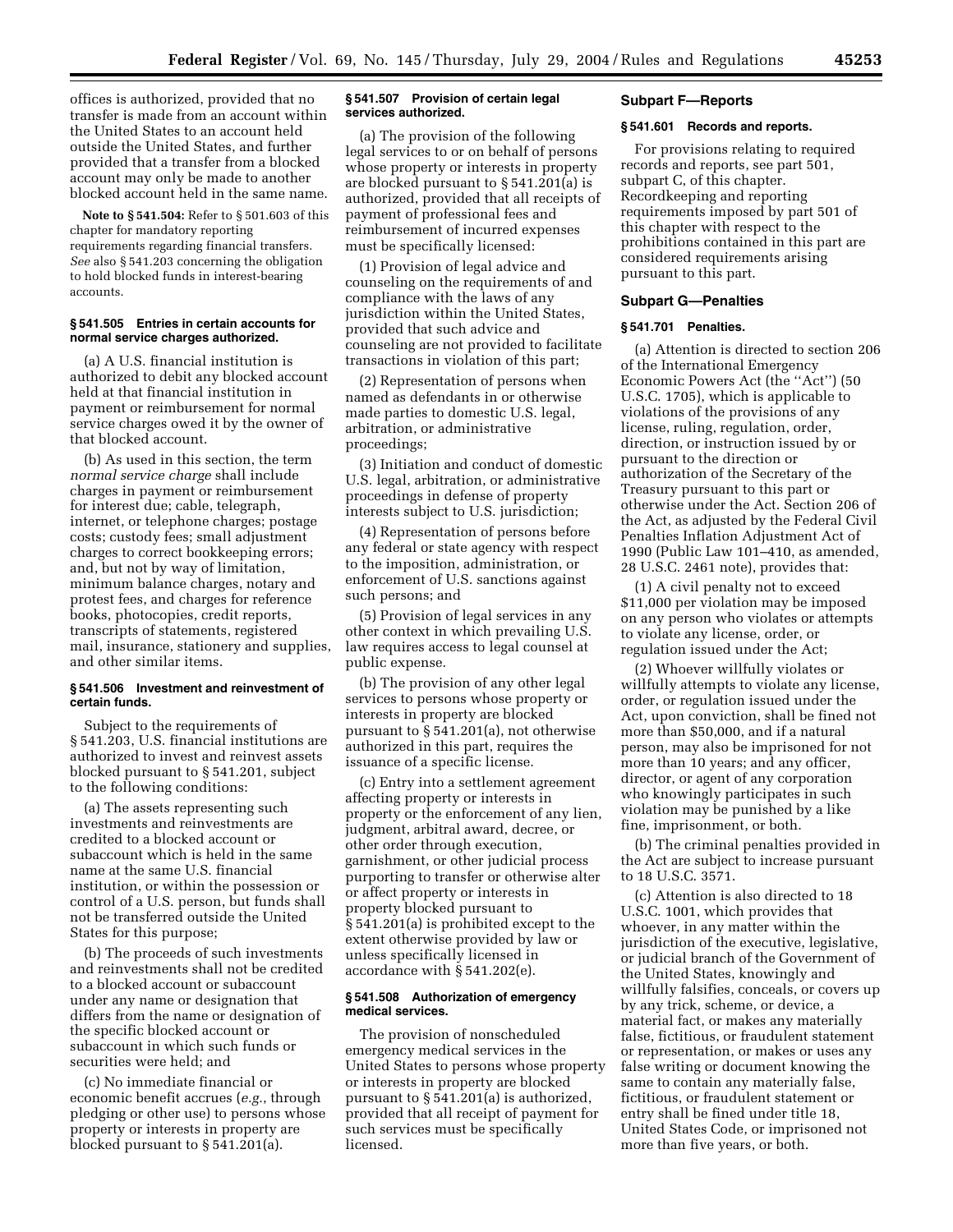(d) Violations of this part may also be subject to relevant provisions of other applicable laws.

## **§ 541.702 Prepenalty notice.**

(a) *When required.* If the Director of the Office of Foreign Assets Control has reason to believe that there has occurred a violation of any provision of this part or a violation of the provisions of any license, ruling, regulation, order, direction, or instruction issued by or pursuant to the direction or authorization of the Secretary of the Treasury pursuant to this part or otherwise under the International Emergency Economic Powers Act, and the Director determines that further proceedings are warranted, the Director shall notify the alleged violator of the agency's intent to impose a monetary penalty by issuing a prepenalty notice. The prepenalty notice shall be in writing. The prepenalty notice may be issued whether or not another agency has taken any action with respect to the matter.

(b) *Contents of notice.*—(1) *Facts of violation.* The prepenalty notice shall describe the violation, specify the laws and regulations allegedly violated, and state the amount of the proposed monetary penalty.

(2) *Right to respond.* The prepenalty notice also shall inform the respondent of the respondent's right to make a written presentation within the applicable 30 day period set forth in § 541.703 as to why a monetary penalty should not be imposed or why, if imposed, the monetary penalty should be in a lesser amount than proposed.

(c) *Informal settlement prior to issuance of prepenalty notice.* At any time prior to the issuance of a prepenalty notice, an alleged violator may request in writing that, for a period not to exceed sixty (60) days, the agency withhold issuance of the prepenalty notice for the exclusive purpose of effecting settlement of the agency's potential civil monetary penalty claims. In the event the Director grants the request, under terms and conditions within his discretion, the Office of Foreign Assets Control will agree to withhold issuance of the prepenalty notice for a period not to exceed 60 days and will enter into settlement negotiations of the potential civil monetary penalty claim.

## **§ 541.703 Response to prepenalty notice; informal settlement.**

(a) *Deadline for response.* The respondent may submit a response to the prepenalty notice within the applicable 30-day period set forth in this paragraph. The Director may grant, at his discretion, an extension of time in which to submit a response to the prepenalty notice. The failure to submit a response within the applicable time period set forth in this paragraph shall be deemed to be a waiver of the right to respond.

(1) *Computation of time for response.* A response to the prepenalty notice must be postmarked or date-stamped by the U.S. Postal Service (or foreign postal service, if mailed abroad) or courier service provider (if transmitted to OFAC by courier) on or before the 30th day after the postmark date on the envelope in which the prepenalty notice was mailed. If the respondent refused delivery or otherwise avoided receipt of the prepenalty notice, a response must be postmarked or date-stamped on or before the 30th day after the date on the stamped postal receipt maintained at the Office of Foreign Assets Control. If the prepenalty notice was personally delivered to the respondent by a non-U.S. Postal Service agent authorized by the Director, a response must be postmarked or date-stamped on or before the 30th day after the date of delivery.

(2) *Extensions of time for response.* If a due date falls on a federal holiday or weekend, that due date is extended to include the following business day. Any other extensions of time will be granted, at the Director's discretion, only upon the respondent's specific request to the Office of Foreign Assets Control.

(b) *Form and method of response.* The response must be submitted in typewritten form and signed by the respondent or a representative thereof. The response need not be in any particular form. A copy of the written response may be sent by facsimile, but the original also must be sent to the Office of Foreign Assets Control Civil Penalties Division by mail or courier and must be postmarked or datestamped in accordance with paragraph (a) of this section.

(c) *Contents of response.* A written response must contain information sufficient to indicate that it is in response to the prepenalty notice.

(1) A written response must include the respondent's full name, address, telephone number, and facsimile number, if available, or those of the representative of the respondent.

(2) A written response should either admit or deny each specific violation alleged in the prepenalty notice and also state if the respondent has no knowledge of a particular violation. If the written response fails to address any specific violation alleged in the prepenalty notice, that alleged violation shall be deemed to be admitted.

(3) A written response should include any information in defense, evidence in support of an asserted defense, or other factors that the respondent requests the Office of Foreign Assets Control to consider. Any defense or explanation previously made to the Office of Foreign Assets Control or any other agency must be repeated in the written response. Any defense not raised in the written response will be considered waived. The written response also should set forth the reasons why the respondent believes the penalty should not be imposed or why, if imposed, it should be in a lesser amount than proposed.

(d) *Failure to respond.* Where OFAC receives no response to a prepenalty notice within the applicable time period set forth in paragraph (a) of this section, a penalty notice generally will be issued, taking into account the mitigating and/or aggravating factors present in the record. If there are no mitigating factors present in the record, or the record contains a preponderance of aggravating factors, the proposed prepenalty amount generally will be assessed as the final penalty.

(e) *Informal settlement.* In addition to or as an alternative to a written response to a prepenalty notice, the respondent or respondent's representative may contact the Office of Foreign Assets Control as advised in the prepenalty notice to propose the settlement of allegations contained in the prepenalty notice and related matters. However, the requirements set forth in paragraph (f) of this section as to oral communication by the representative must first be fulfilled. In the event of settlement at the prepenalty stage, the claim proposed in the prepenalty notice will be withdrawn, the respondent will not be required to take a written position on allegations contained in the prepenalty notice, and the Office of Foreign Assets Control will make no final determination as to whether a violation occurred. The amount accepted in settlement of allegations in a prepenalty notice may vary from the civil penalty that might finally be imposed in the event of a formal determination of violation. In the event no settlement is reached, the time limit specified in paragraph (a) of this section for written response to the prepenalty notice will remain in effect unless additional time is granted by the Office of Foreign Assets Control.

(f) *Representation.* A representative of the respondent may act on behalf of the respondent, but any oral communication with the Office of Foreign Assets Control prior to a written submission regarding the specific allegations contained in the prepenalty